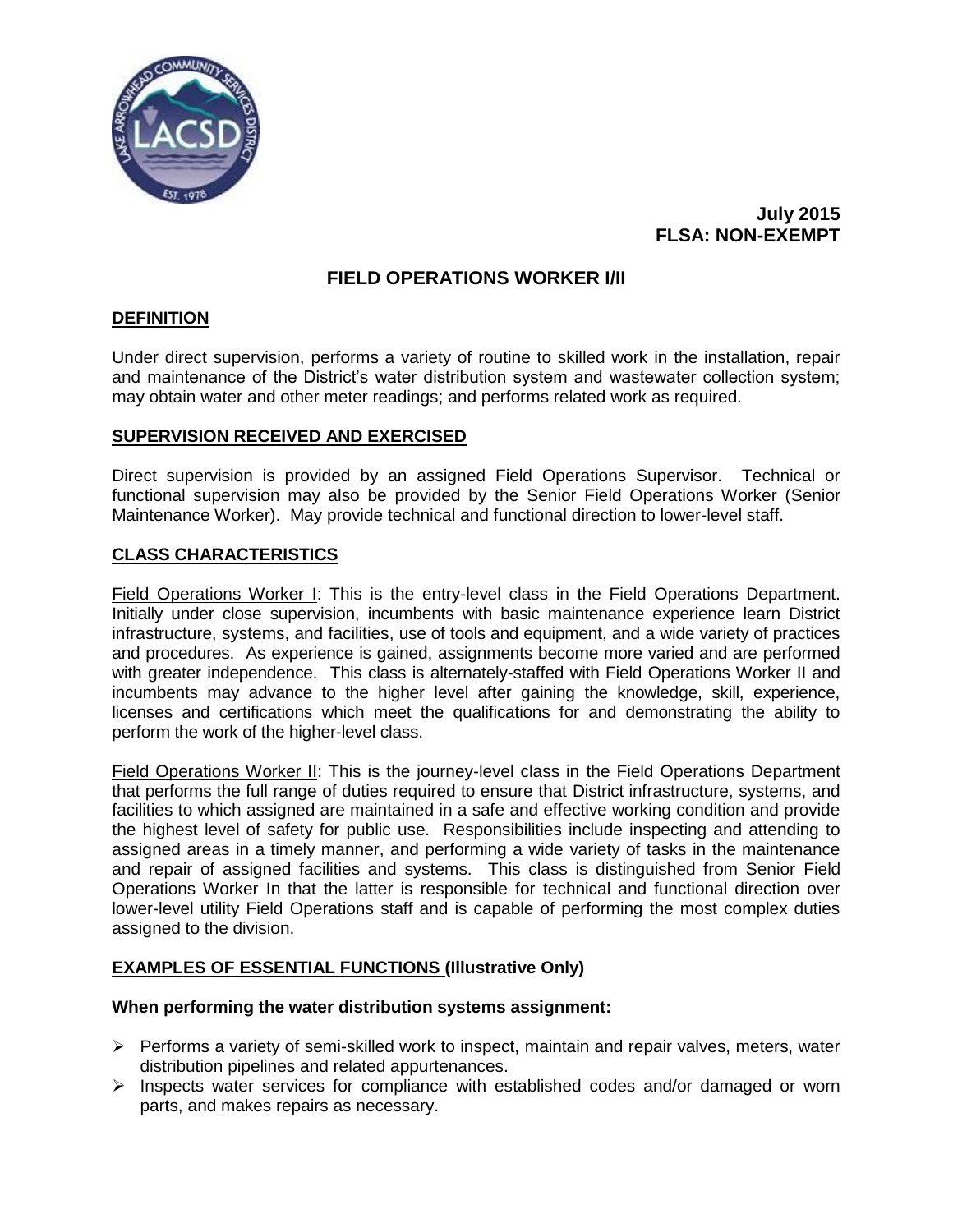- $\triangleright$  Performs valve maintenance and leak detection with the use of electronic devices.
- $\triangleright$  Installs and replaces water and fire services and hydrants, including installing parts, and fittings.
- Maintains and repairs fire hydrants, including performing scheduled maintenance and making any repairs.
- $\triangleright$  Performs various maintenance duties, including removing and installing meters and making minor meter repairs.
- $\triangleright$  Reports water service defects and public safety hazards, including providing exception list information and reporting hazards to supervisors.
- $\triangleright$  Reads and services customer water service meters; turns water service on or off.
- $\triangleright$  Operates specialized vehicles and a variety of light, medium, and heavy equipment related to the construction, maintenance, and repair of the District's wastewater infrastructure system.
- $\triangleright$  Performs asphalt and concrete repair and patchwork; removes trees, brush, and debris from right-of-ways to access sewer main lines and laterals.

### **When performing the wastewater collections systems assignment:**

- $\triangleright$  Maintains the District's wastewater collection system in a safe and sanitary manner to ensure safe conditions for the District, including repairing broken wastewater mains and parts, and hydro cleaning to ensure clean and open distribution.
- $\triangleright$  Operates specialized vehicles and a variety of light, medium, and heavy equipment related to the construction, maintenance, and repair of the District's wastewater infrastructure system.
- $\triangleright$  Inspects and tests lines in the collection system visually or using closed-circuit television devices and other specialized testing equipment.
- $\triangleright$  Cleans the collection system using appropriate rodding or high velocity cleaner equipment.
- $\triangleright$  Inspects and maintains wastewater lines and manholes to ensure compliance with established codes.
- $\triangleright$  Provides installation, maintenance, and repair of wastewater mains and laterals.
- $\triangleright$  Operates and maintains the District's close circuit television system and equipment used to monitor and prevent problems in the wastewater system.
- $\triangleright$  Installs and maintains wastewater manholes, and makes minor repairs as directed.
- $\triangleright$  Installs new wastewater laterals and mains, including hooking up laterals for new home construction.
- $\triangleright$  Transports contaminated soils and raw sewage to designated areas for proper disposal.
- $\triangleright$  Performs asphalt and concrete repair and patchwork; removes trees, brush, and debris from right-of-ways to access sewer main lines and laterals.
- $\triangleright$  Installs and maintains different metering devices throughout the District's infrastructure to monitor wastewater flows.

## **When performing the construction assignment:**

- $\triangleright$  Uses pavement breaker to begin trenches or make minor excavations, places shoring where required, and makes necessary installations and repairs to both the distribution and collection system pipelines.
- $\triangleright$  Operates and maintains light, medium, and heavy duty equipment and trucks appropriate for the construction, maintenance, and repair of the District's infrastructure.
- $\triangleright$  May learn how to operate a backhoe loader, compressor, trencher, and various power and hand tools.
- $\triangleright$  Assists in backfilling excavations and applies temporary resurfacing to repair area.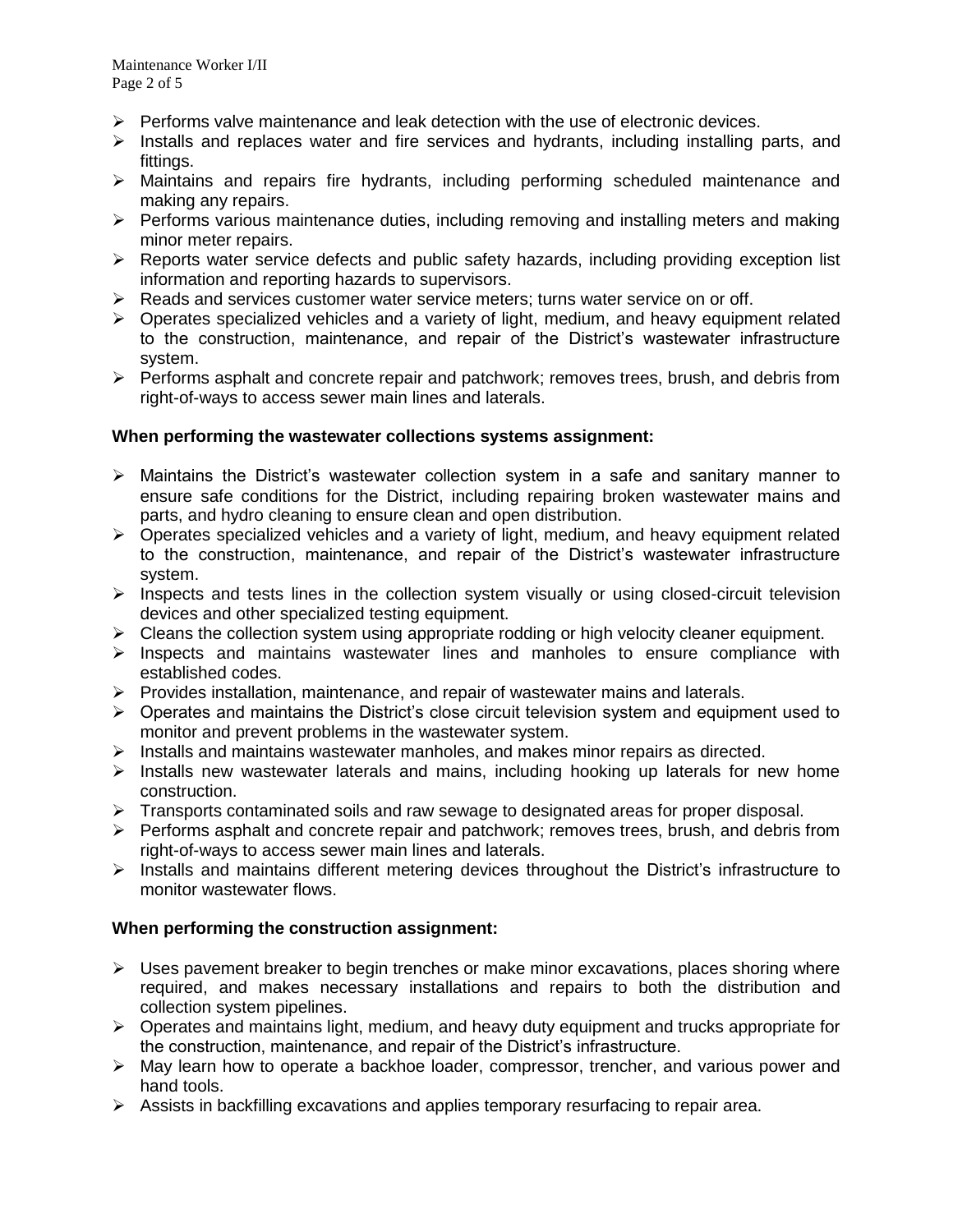- $\triangleright$  Raises, sets and seals valves and manholes as required.
- $\triangleright$  Reads and interprets maps and diagrams in the performance of the work.

## **When performing all assignments:**

- $\triangleright$  Observes safe work methods and makes appropriate use of related safety equipment as required.
- $\triangleright$  Maintains light, medium, and heavy-duty equipment and trucks appropriate to the functional area of assignment.
- $\triangleright$  Operates a variety of hand and power tools and equipment related to work assignment as instructed.
- $\triangleright$  Maintains work areas in a clean and orderly condition, including securing equipment at the close of the workday.
- $\triangleright$  Installs street barricades and cones, and controls traffic around work sites to ensure safe conditions for the general public and District workers.
- $\triangleright$  Provides needed information and demonstrations concerning how to perform certain work tasks to new employees in the same or similar class of positions.
- $\triangleright$  Answers inquiries from citizens regarding work performed; maintains accurate records of work performed.
- $\triangleright$  May assist other District crews in emergency or relief situations.
- $\triangleright$  Performs confined space entry and rescue operations.
- $\triangleright$  Responds to after-hours emergencies.
- $\triangleright$  Performs related duties as assigned.

### **QUALIFICATIONS**

#### **Knowledge of:**

- $\triangleright$  Maintenance principles, practices, tools and materials for maintaining and repairing water distribution systems, including water hydraulics, valves, pipe materials and water service components; wastewater collection systems, including gravity and pressurized wastewater lines, manholes, wastewater cleanouts and other related facilities and equipment.
- $\triangleright$  Basic principles and practices of the design and fabrication of specialized tools or equipment used for the maintenance and repair of District infrastructure, which may include arc, mig and gas welding, and oxygen acetylene cutting.
- $\triangleright$  The operation and minor maintenance of a variety of hand and power tools, vehicles and power equipment.
- $\triangleright$  Basic traffic control procedures and traffic sign regulations.
- Mathematics as related to water and wastewater industry.
- $\triangleright$  Safety equipment and practices related to the work, including the handling of hazardous chemicals.
- $\triangleright$  Safe driving rules and practices.
- $\triangleright$  Basic computer software related to work.
- $\triangleright$  English usage, spelling, vocabulary, grammar and punctuation.
- $\triangleright$  Techniques for providing a high level of customer service to public and District staff, in person and over the telephone.

## **Ability to:**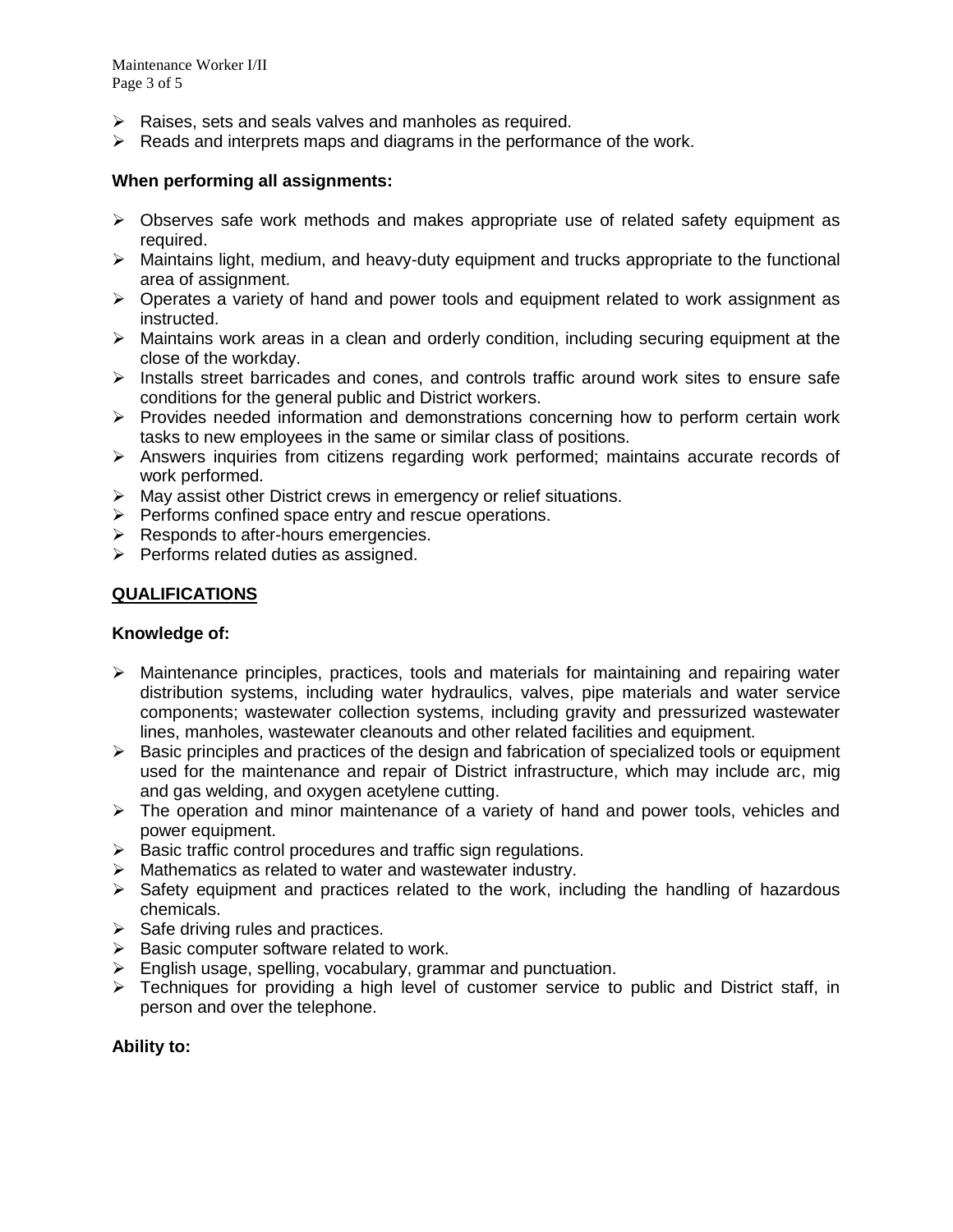- $\triangleright$  Perform construction, modification, maintenance and repair work on water distribution and wastewater collection systems, facilities and equipment such as found in the District, and streets.
- $\triangleright$  Operate specialized maintenance and repair equipment related to water and wastewater main cleaning.
- $\triangleright$  Perform a variety of fabrication and design duties, which may include arc, mig and gas welding, and oxygen acetylene cutting.
- $\triangleright$  Set up and operate traffic area construction zones, including cones, barricades and flagging.
- $\triangleright$  Locate underground utilities by use of blue prints and electronic locating equipment in accordance with Underground Service Alert (USA) regulations.
- $\triangleright$  Troubleshoot maintenance problems and determine materials and supplies required for repair.
- $\triangleright$  Make accurate arithmetic calculations.
- $\triangleright$  Read and interpret construction drawings and specifications.
- $\triangleright$  Safely and effectively use and operate hand tools, mechanical equipment, power tools, and equipment required for the work.
- $\triangleright$  Perform routine equipment maintenance.
- $\triangleright$  Maintain accurate logs, records and basic written records of work performed.
- $\triangleright$  Follow department policies and procedures related to assigned duties.
- $\triangleright$  Understand and follow oral and written instructions.
- $\triangleright$  Organize own work, set priorities and meet critical time deadlines.
- $\triangleright$  Use English effectively to communicate in person, over the telephone and in writing.
- $\triangleright$  Use tact, initiative, prudence and independent judgment within general policy, procedural and legal guidelines.
- $\triangleright$  Establish and maintain effective working relationships with those contacted in the course of the work.

## **Education and Experience:**

*Any combination of training and experience which would provide the required knowledge, skills and abilities is qualifying. A typical way to obtain the required qualifications would be:*

Field Operations Worker I and II: Equivalent to the completion of the twelfth  $(12<sup>th</sup>)$  grade.

Field Operations Worker I: One (1) year of experience in the maintenance and repair of underground utilities or general construction.

Field Operations Worker II: In addition to the above, one (1) year of experience equivalent to Field Operations Worker I at LACSD along with the below licenses and/or certifications.

## **License:**

## Field Operations Worker I

- $\triangleright$  Valid California class C driver's license with satisfactory driving record.
- $\triangleright$  Must be able to obtain a Class B California drivers license with air brake and tank endorsements within 12 months of entry into the position.
- $\triangleright$  Within 18 months of the date of entry into the position, must obtain either a Grade I Water Distribution Operator Certificate issued by the State Water Resources Control Board (SWRCB) OR a Grade I Collection System Maintenance Certificate issued by the California Water Environment Association (CWEA).